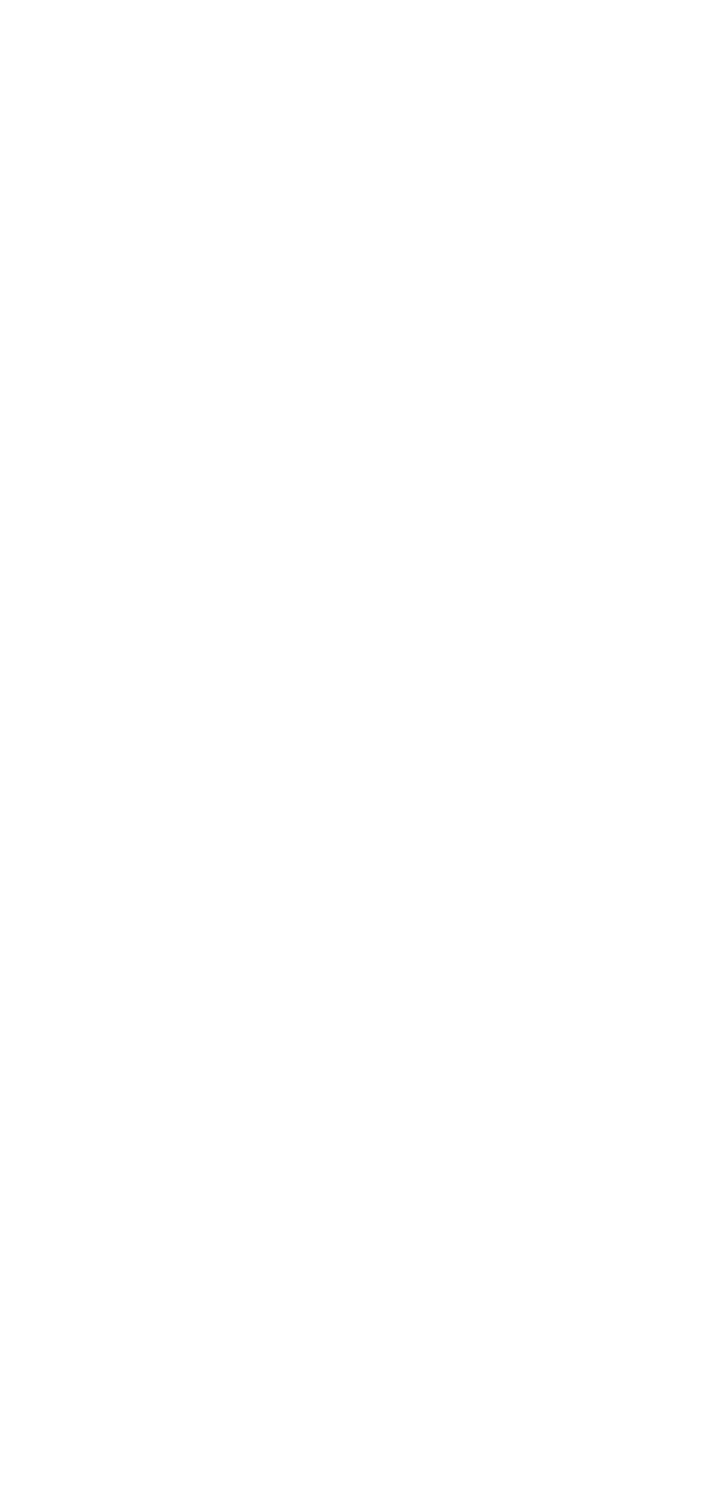### BREAKFAST/BRUNCH

#### Mon - Fri 6.30am-12pm Weekends & Public Holidays 7am-1pm

| Paris To Go (V)                                                                                                                                                      | 19 |
|----------------------------------------------------------------------------------------------------------------------------------------------------------------------|----|
| Warm Croissant, Danish Pastries, Bonne Maman Jam                                                                                                                     |    |
| A Lil Bit Flaky                                                                                                                                                      | 17 |
| Two Almond Croissants, Dark Chocolate Crème Fraiche                                                                                                                  |    |
| Signature Smashed Avocado                                                                                                                                            | 23 |
| Crushed Avocado, Radish, Chilli, Edamame, Nelson Viavio Pecorino,<br>Tomato, Poached Free- Range Egg, Local Sourdough                                                |    |
| Nourish Me                                                                                                                                                           | 25 |
| Grilled Peta Bread, Haloumi, Half Avocado, Roasted Chickpea, Sunflower<br>Seeds, Pumpkin Seeds, Quinoa, with Apple Condiment & Lot Eight's Citrus<br>Olive Oil       |    |
| Petit Pancakes Breakfast Bowl                                                                                                                                        | 23 |
| Petit Pancakes, Cacao Nibs, Blueberry compote, Kiwi Fruit, Greek Yogurt,<br>Port Wine Poached Pear, GanpaBBs Muesli                                                  |    |
| The Mighty Fig                                                                                                                                                       | 23 |
| Organic Plant Base Granola; Yum Granola, Dried Figs, Coconut Yogurt,<br>Almond Milk, Kiwi Saffron & Vanilla Caramelized Apple, Blue Agave Syrup<br>with Goji Berries |    |
| I'M Making Waffles                                                                                                                                                   | 23 |
| Belgium Waffles, Candied Bacon, Maple Syrup, Banana, Toasted Pecan,<br>Crème Fraiche                                                                                 |    |
| <b>B.T.S Omelette</b>                                                                                                                                                | 25 |
| Truffle Brie, Brown Button Mushroom & Spinach Omelette, Toasted<br>Ciabatta                                                                                          |    |
| Over -The-Moon Truffle Omelette                                                                                                                                      | 25 |
| Truffle Brie, Brown Button Mushroom & Spinach Omelette, Petit Salad &<br>Toasted Ciabatta                                                                            |    |
| Benedict                                                                                                                                                             | 27 |
| Two Poached Free-Range Eggs, Hollandaise, Creamed Mushroom, Baby<br>Spinach, Toasted Ciabatta with Choice of Either<br>Beechwood Smoked Salmon                       |    |

- Prosciutto San Daniele
- Grilled Haloumi & Heirloom Carrots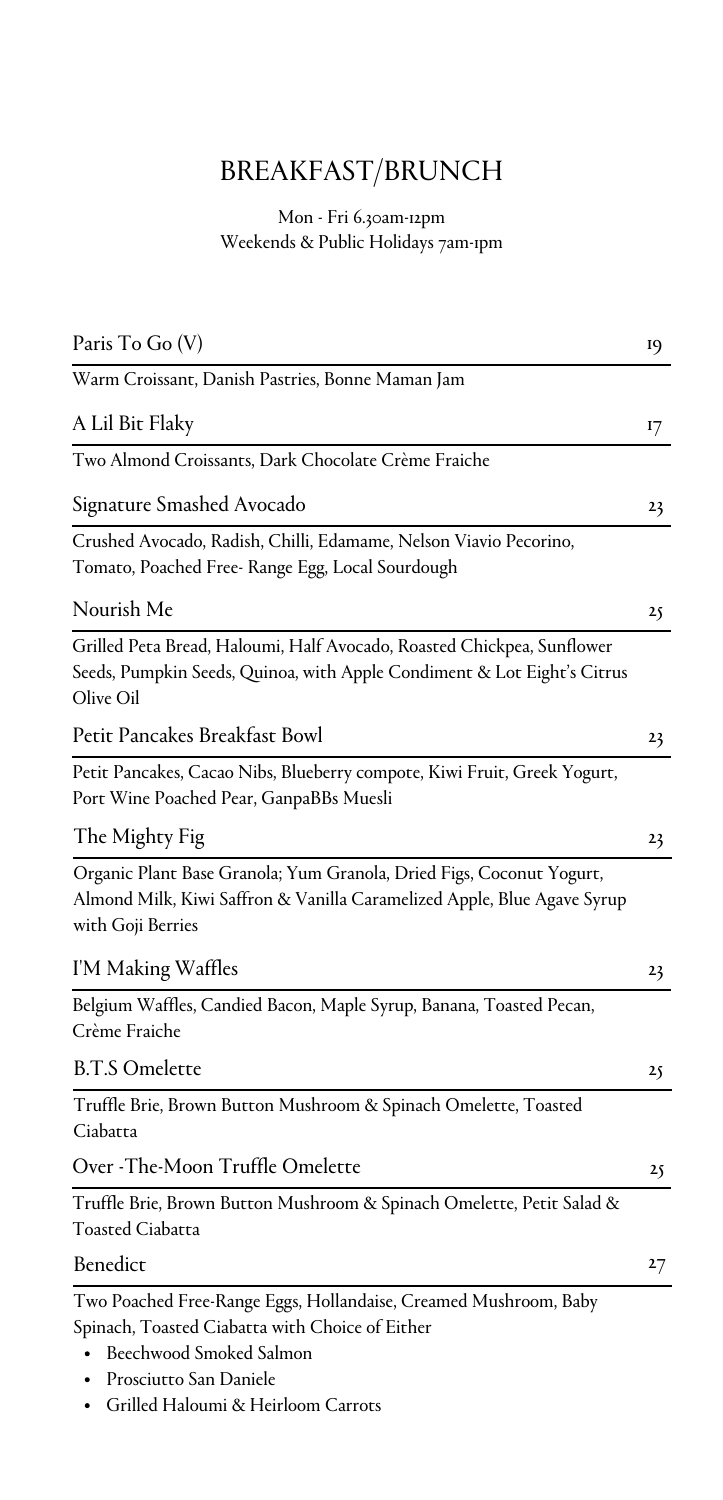### BREAKFAST/BRUNCH

Mon - Fri 6.30am-12pm Weekends & Public Holidays 7am-1pm

Sides 7 each

Beechwood Smoked Salmon Prosciutto San Daniele Pork & Sage Sausages Grilled Tomato Sautéed Mushroom Baby Spinach

Sides 9 each 9 each 9 each 9 each 9 each 9 each 9 each 9 each 9 each 9 each 9 each 9 each 9 each 9 each 9 each

Two Slices of Toast with Bonne Maman Jam & Petit Salad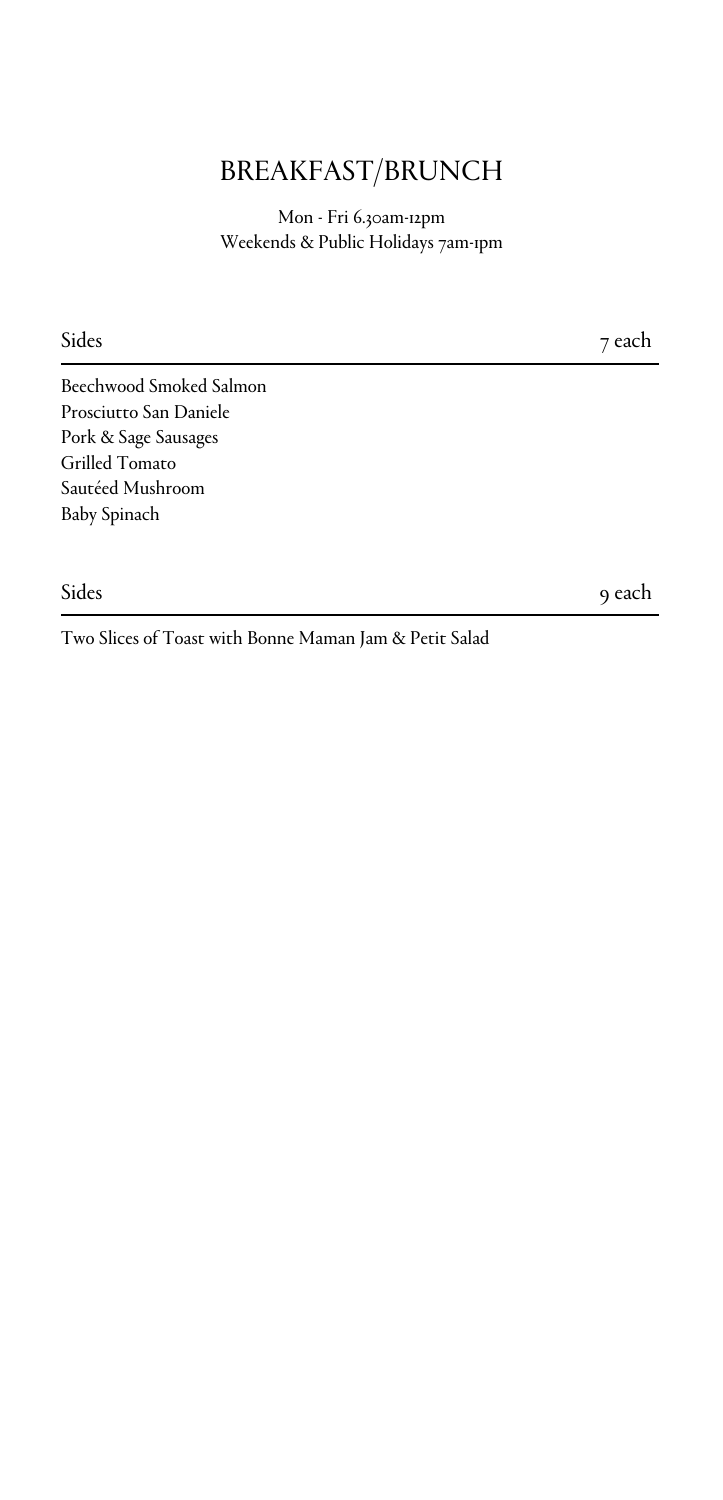### SNACK

#### Available From Mon - Fri 12pm-10pm Weekends & Public Holidays 1pm-10pm

| Jalapenos Poppers (V)                       | 19 |
|---------------------------------------------|----|
| Chipotle Mayo - Pickled Red Onion           |    |
| Signature Salt and Pepper Squid             | 21 |
| Szechuan Salt - Chilli - Coriander - Kewpie |    |
| Truffle & Parmesan Fries (V, GF)            | 15 |
| With Aioli                                  |    |
| Polenta Chips (V, GF)                       | 12 |
| With Vegan Mayo                             |    |

### PLATTERS

Available From Mon - Fri 12pm-10pm Weekends & Public Holidays 1pm-10pm

NZ Cheese

Otaki Honey Combs - Nuts - Dry Figs

Charcuterie

Euro Deli Selection - Dijon Mustard - Cornichon - Olives

25

25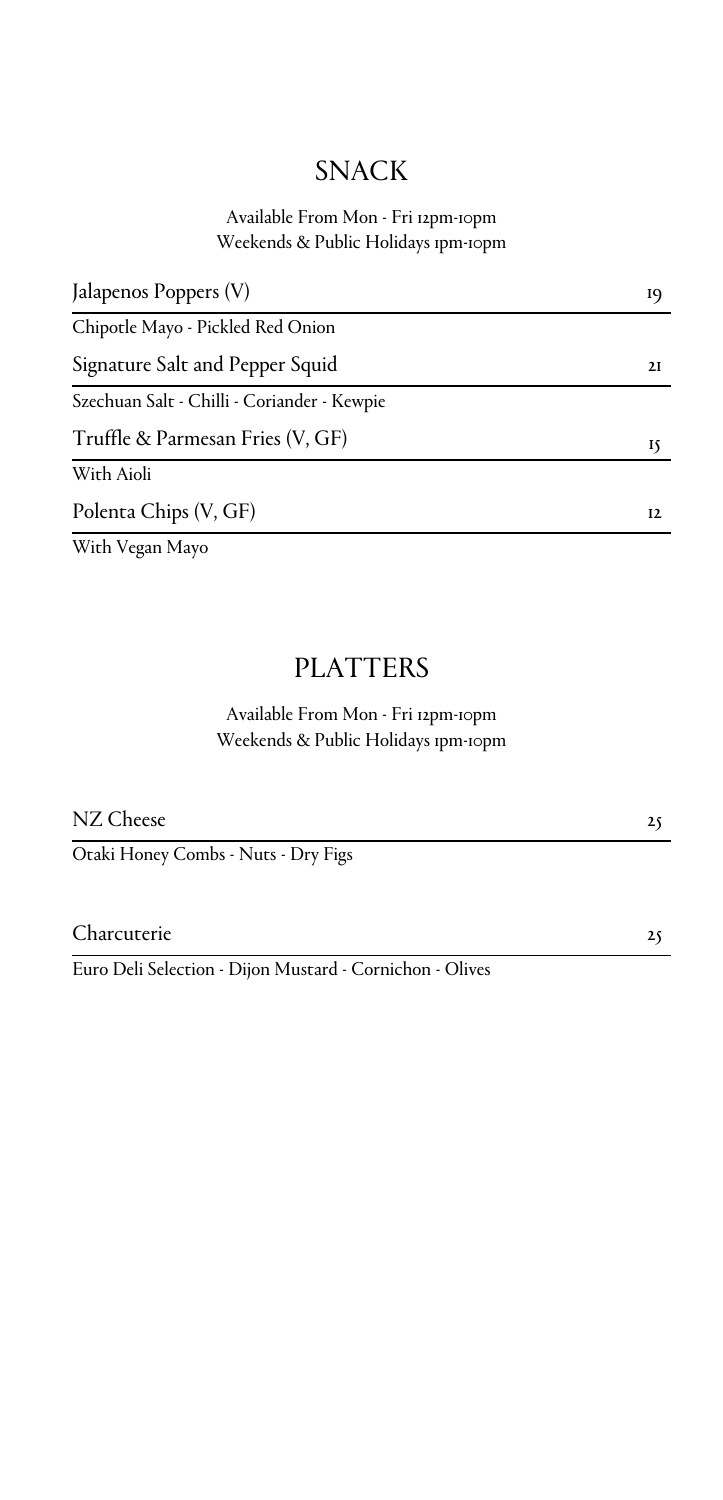### ALL DAY DINING

#### Available From Mon - Fri 12pm-10pm Weekends & Public Holidays 1pm-10pm

| Meet The Greek (V)                                                                                                                      | 25 |
|-----------------------------------------------------------------------------------------------------------------------------------------|----|
| Open Souvlaki: Moroccan Marinate Lamb Back-Strap - Tzatziki - Tomato -<br>Dolmades - Baby Spinach - Feta - Pita Bread                   |    |
| Wholesome Salad (V, Vegan, DF, GF)                                                                                                      | 23 |
| Zucchini - Beetroot - Chia Seed - Pumpkin Seed - Pine Nut - Tomato -<br>EVOO - White Balsamic                                           |    |
| Bacon & Egg Butty                                                                                                                       | 17 |
| Milk Bun - Streaky Bacon - Free-Range Egg - Rocket Fuel BBQ Sauce                                                                       |    |
| Not So Classic Club                                                                                                                     | 21 |
| Smoked Chicken – Streaky Bacon – Piccalilli – Tomato – Aioli - Avocado -<br>Te Horo Swiss Cheese - Ciabatta                             |    |
| Hot Dawg                                                                                                                                | 27 |
| Cheese Kransky - Sauerkraut - Jalapenos Jam - American Mustard -<br>McClures Pickles - Pico de Gallo                                    |    |
| Omega Bowl (GF, DF)                                                                                                                     | 33 |
| Grilled Miso Glazed NZ King Salmon - Pickled Ginger - Wakame -<br>Avocado - Toasted Sesame - Sushi Rice                                 |    |
| Signature Cheeseburger                                                                                                                  | 30 |
| NZ Wagyu Beef Patties - Double American Cheddar - OX Heart Tomato -<br>Greens - Onion - QT Sauce - McClure's Pickles - Shoestring Fries |    |
| Winner Winner Chicken Dinner                                                                                                            | 32 |
| Roasted Chicken Maryland - Mash - Slaw - Jus                                                                                            |    |
| Sir LOIN                                                                                                                                | 35 |
|                                                                                                                                         |    |

Grass Fed Beef Sirloin – Mash - Greens – Jus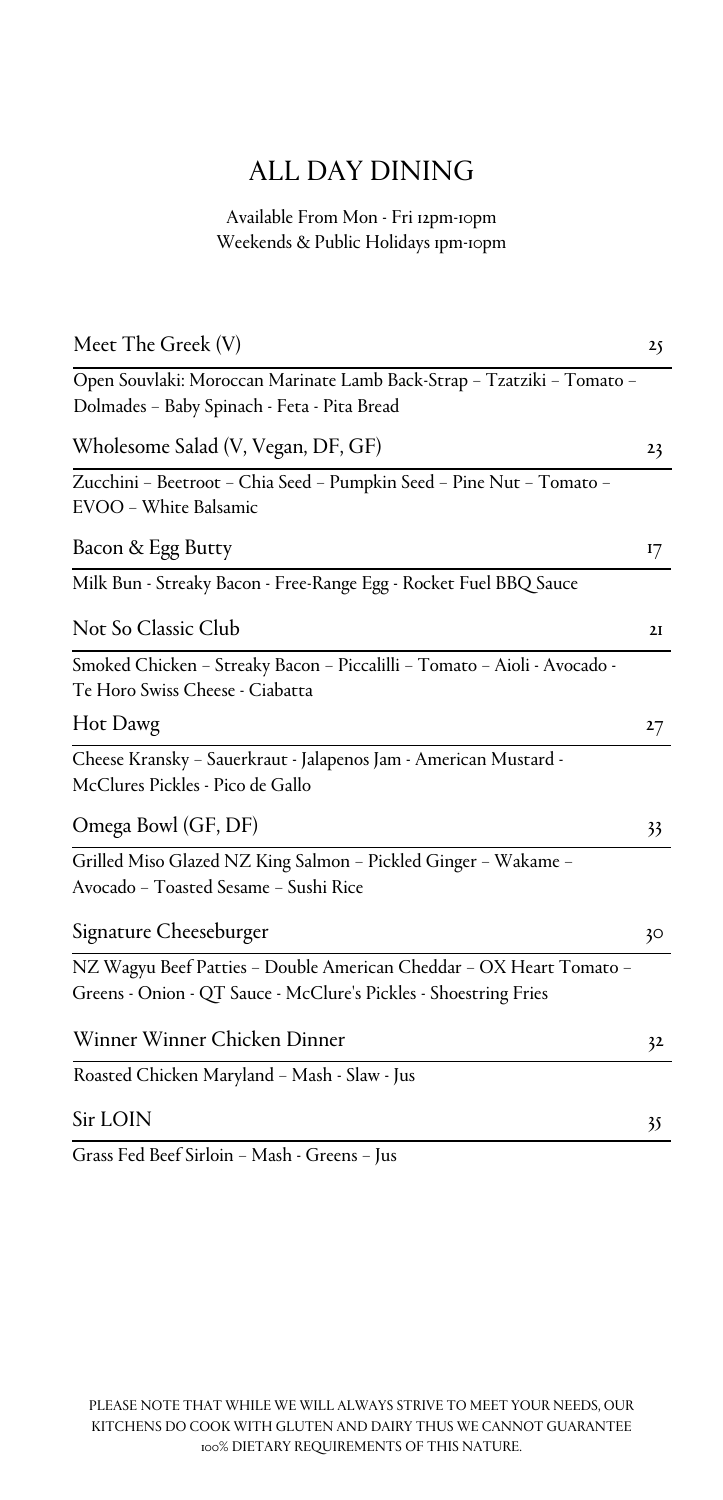# ALL DAY DINING

Available From Mon - Fri 12pm-10pm Weekends & Public Holidays 1pm-10pm

### SWEET

| Sticky Date (V, Vegan)                                                                     | I٢ |
|--------------------------------------------------------------------------------------------|----|
| Better Than Mum's and It's Vegan                                                           |    |
| Pecan & Walnut Pie                                                                         | I٢ |
| Rustic Deep Dish Pie - Vanilla Mascarpone                                                  |    |
| Death by Chocolate (V, Vegan)                                                              | 19 |
| Fondant Chocolate Gelato - Vegan Brownie - Candied Almonds - Coconut<br>Chantilly - Cherry |    |
| Movie Night                                                                                | 12 |
| Parlour Lane Popcorn - Local Gelato                                                        |    |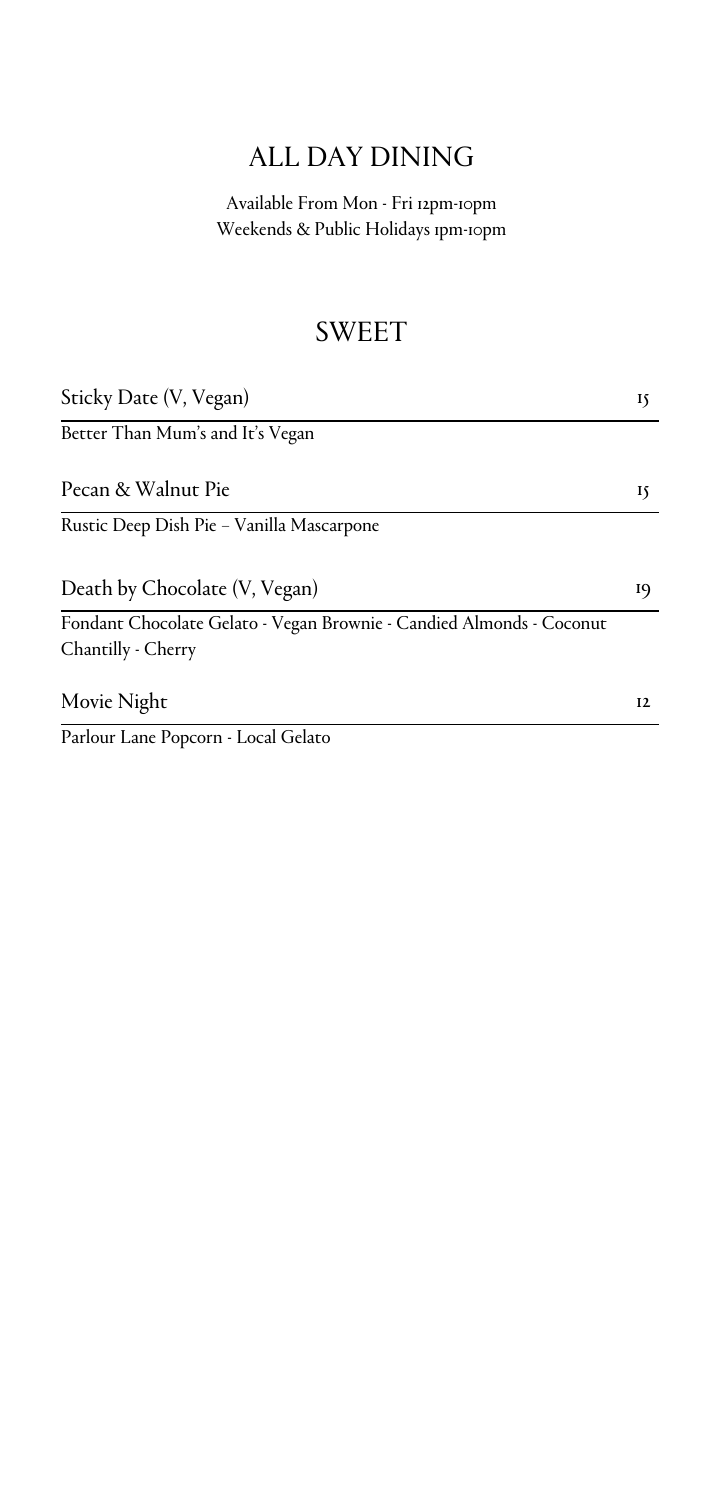### T-LEAF TEA

| English Breakfast                                                             | 45  |
|-------------------------------------------------------------------------------|-----|
| This traditional breakfast blend of Assam tea leaves produces a full bodied   |     |
| brew with an elegant malty character. The Queen of Teas.                      |     |
| Earl Grey Blue Flower                                                         | 4.5 |
| Known as the queen of teas, this traditional blend of Assam tea leaf produces |     |
| a full bodied, malty brew, to be enjoyed any time of day.                     |     |
| Green Tea "Sencha Organic"                                                    | 4.5 |
| A delicious everyday green tea. This leafy Chinese tea, from the historically |     |
| famous Zhejiang province of China, brews to a golden liquor with a floral     |     |
| and sweet aftertaste.                                                         |     |
| Peppermint                                                                    | 45  |
| Packed with minty flavour and aroma this peppermint infusion is pure and      |     |
| refreshing any time of day                                                    |     |
| Chamomile                                                                     | 4.5 |
| Egyptian chamomile produces a deep yellow earthy infusion & provides          |     |
| relaxation any time of day. Ideal before sleep.                               |     |
|                                                                               |     |
|                                                                               |     |
| COFFEE BY L'AFFARE,                                                           |     |

| Coffee | 4.5/5.5 |
|--------|---------|
|        |         |

Flat White Latte Long Black Long Macchiato Short Macchiato Americano Piccolo Espresso Cappuccino Extras the contract of the contract of the contract of the contract of the contract of the contract of the contract of the contract of the contract of the contract of the contract of the contract of the contract of the con

Soy Milk, Almond Milk, Coconut Milk, Oat Milk, Extra shot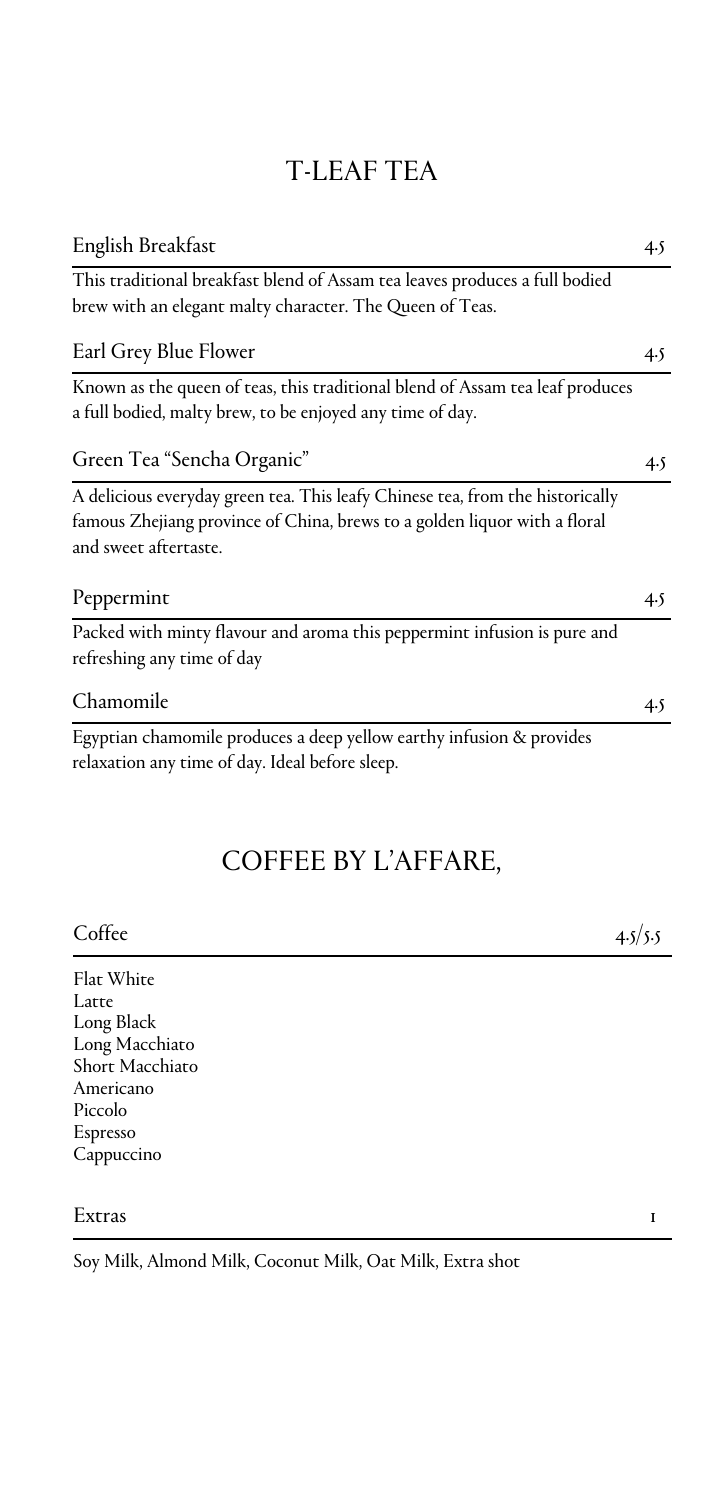### SPARKLING

|                  |                                                | <b>Glass</b> | <b>Bottle</b> |
|------------------|------------------------------------------------|--------------|---------------|
| <b>CHAMPAGNE</b> | G.H Mumm, 'Cordon Rouge', Reims,<br>France, NV | 2O           | ИO            |
|                  | Perrier-Jouet 'Grand Brut' NV<br>France        |              | 164           |
|                  | Perrier-Jouet 'Blason Rose' NV<br>France       |              | 192           |
| <b>SPARKLING</b> | Deutz "Malborough Cuvee"<br>Malborough NZ      |              |               |

#### SAUVIGNON BLANC

|                                   |                      |      | 150ml 250ml Bottle |    |
|-----------------------------------|----------------------|------|--------------------|----|
| MARLBOROUGH, NZ Astrolabe (Vegan) |                      | I4.5 | 2I.5               | 64 |
| HAWKE'S BAY, NZ                   | Te Mata 'Cape Crest' |      |                    | 79 |

#### PINOT GRIS

| .                                           |      |                    |     |
|---------------------------------------------|------|--------------------|-----|
|                                             |      | 150ml 250ml Bottle |     |
| CENTRAL OTAGO, NZ Duke Of Cromwell          | I4.5 | 21.5               | -64 |
| HAWKE'S BAY, NZ Church Road McDonald Series |      |                    | 75  |

### **CHARDONNAY**

|                |                                              |      | 150ml 250ml Bottle |    |
|----------------|----------------------------------------------|------|--------------------|----|
|                | NORTH CANTERBURY, NZ The Boneline 'Barebone' |      |                    | 68 |
| HAWKES BAY. NZ | Mills Reef 'Reserve'                         | 14.5 | 2I.5               | 64 |

#### RIESLING

| <u>IMLULII IU</u>                     |                    |      |     |
|---------------------------------------|--------------------|------|-----|
|                                       | 150ml 250ml Bottle |      |     |
| NORTH CANTERBURY, NZ Camshorn Classic | 14.5               | 21.5 | -64 |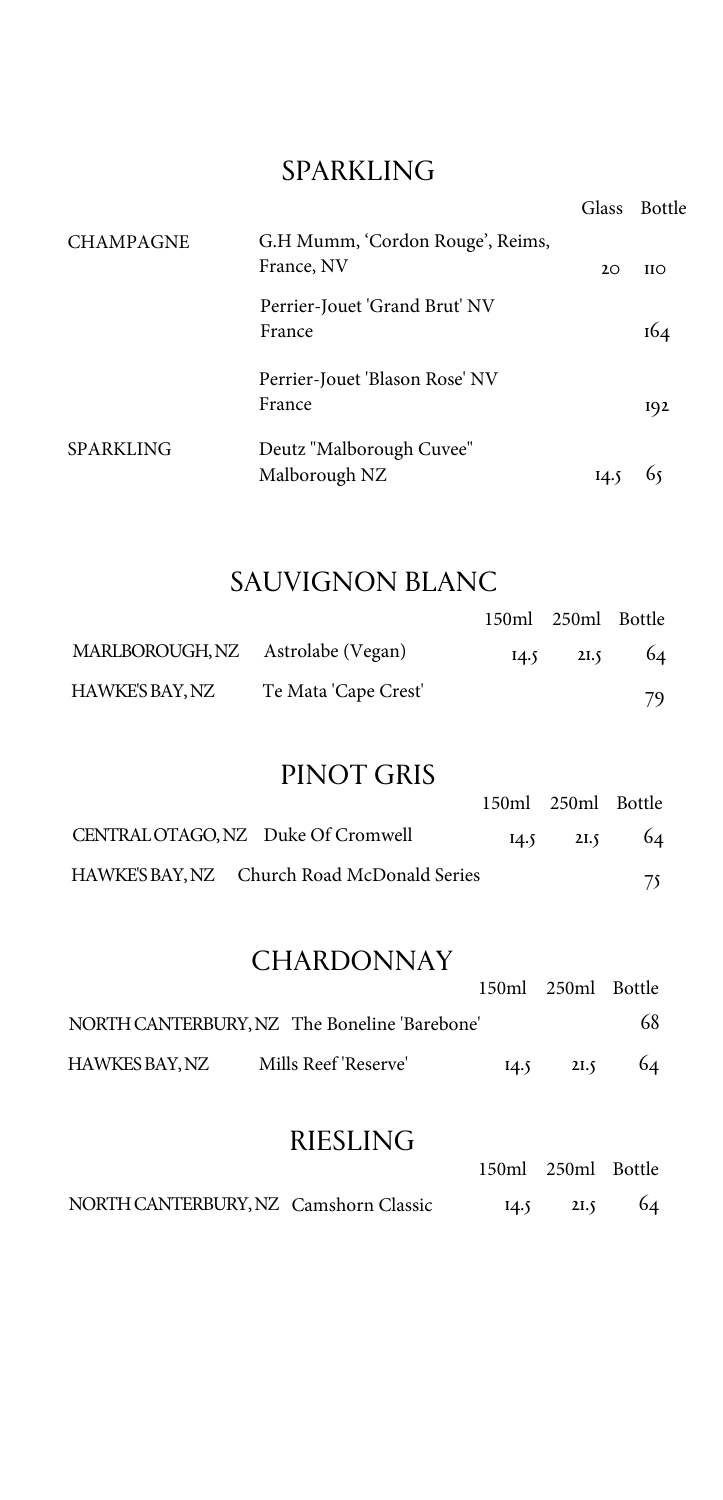#### ROSE

|                                 |         |    | 150ml 250ml bottle |     |
|---------------------------------|---------|----|--------------------|-----|
| PROVENCE, FRANCE Maison Fortant |         | I4 | - 20               | 59. |
| EAST COAST, NZ                  | Montana |    | 18                 | 47  |

### PINOT NOIR

|                                    |                 | 150ml 250ml bottle |    |
|------------------------------------|-----------------|--------------------|----|
| WAIRARAPA.NZ                       | Paddy Borthwick | $15 \t22.5 \t66$   |    |
| CENTRAL OTAGO, NZ Duke of Cromwell |                 | $16 \t 23$         | 68 |

#### MERLOT

|                 |                      | 150ml 250ml bottle |    |
|-----------------|----------------------|--------------------|----|
| HAWKE'S BAY, NZ | Osawa 'Flying Sheep' | 22.5               | 66 |

#### MALBEC

|                 |           |      | 150ml 250ml bottle |    |
|-----------------|-----------|------|--------------------|----|
| HAWKE'S BAY, NZ | Leftfield | 14.5 | 22                 | 65 |

#### SYRAH

|              |                               | 150ml 250ml bottle |  |
|--------------|-------------------------------|--------------------|--|
| GISBORNE, NZ | Spade Oak Vineyard 'Vigneron' | 16.5 23.5 69       |  |

#### PORT

| PORTUGAL | Dow's, 'Fine Tawny', NV      |  |
|----------|------------------------------|--|
|          | Dow's, '10 years Tawny', NV  |  |
|          | Dow's, 'Late Bottle Vintage' |  |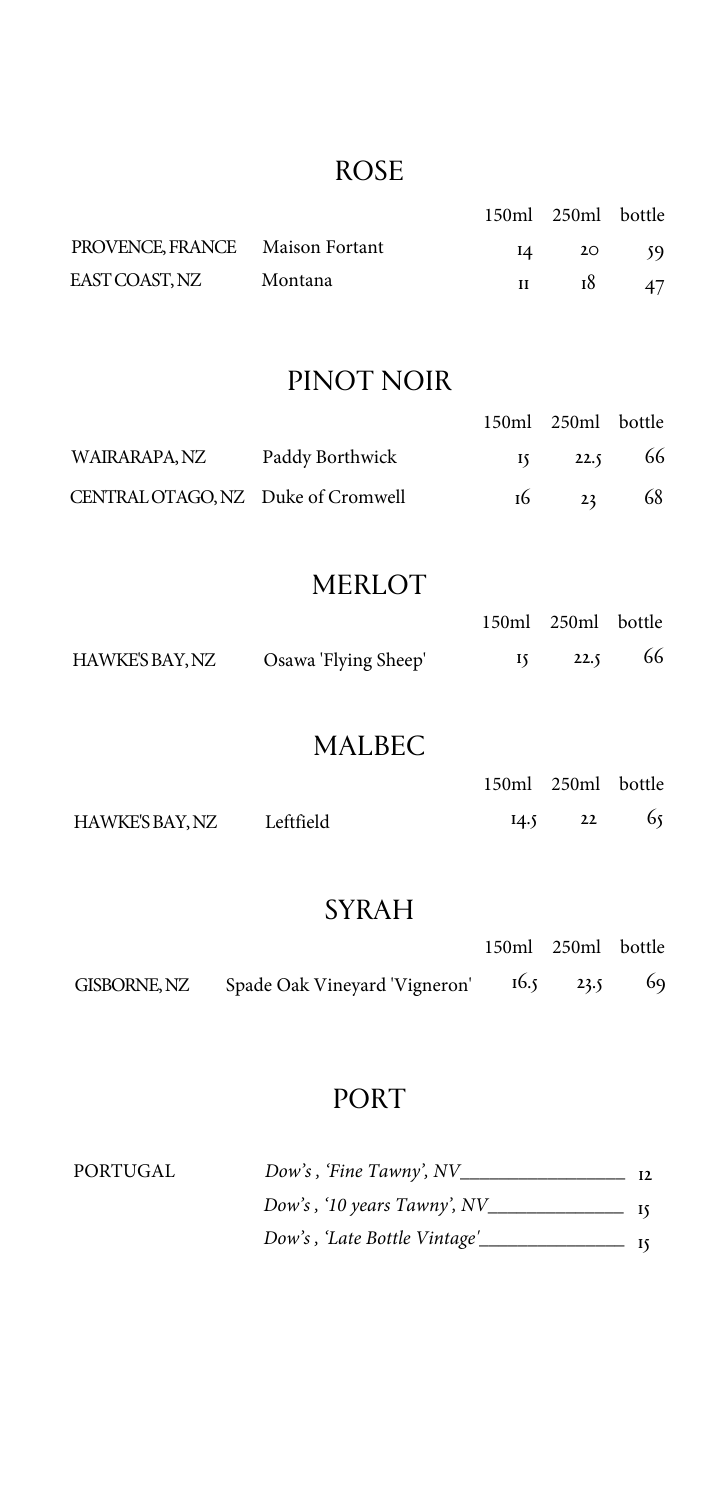# QT LOBBY COCKTAILS

| Cucumber Fizz                                                     | 20 <sub>o</sub> |
|-------------------------------------------------------------------|-----------------|
| Gin, Cucumber, Lemon, Sugar Syrup, Egg White                      |                 |
| Apero Salvia                                                      | 19              |
| Aperol, Rosemary Infused Gin, Lemon, Sugar Syrup, Egg White       |                 |
| Mezcal Negroni                                                    | 20              |
| Mezcal, Dry Vermouth, Amaro Montenegro                            |                 |
| Smoked Cherry                                                     | 20              |
| Mezcal, Aperol, Maraschino, Lemon                                 |                 |
| Coffee Old Fashionned                                             | 20              |
| Rye Whisky, Coffee Liqueur, Orange Bitters                        |                 |
| Boysenberry Sour                                                  | 20              |
| Pink Gin, Montenegro, Lemon, Sugar Syrup, Almond Syrup, Egg White |                 |
| Swizzle                                                           | 20              |

Rum, Maraschino, Lemon, Sugar Syrup, Elderflower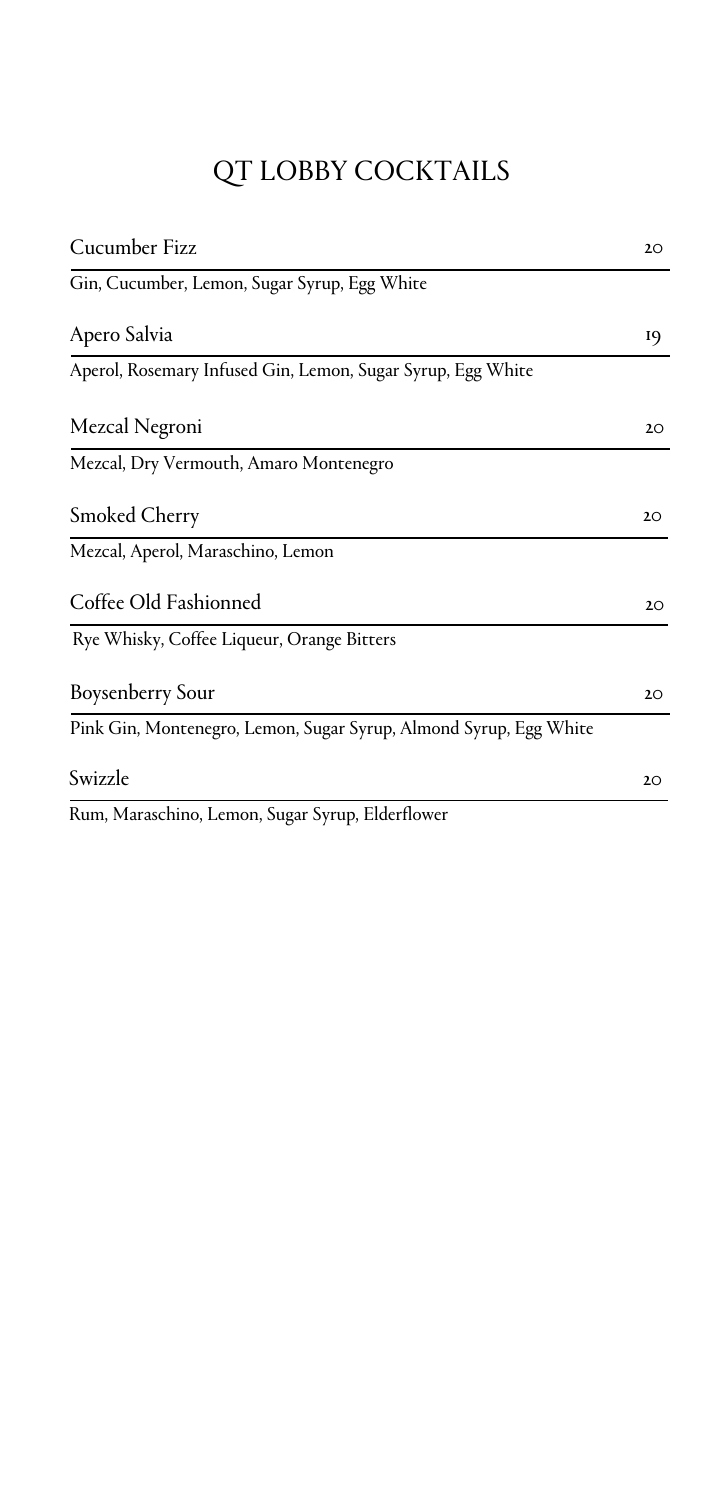#### PRE PROHIBITION COCKTAILS

January 17th 1920, saw the manufacture, transportation and sale of alcohol banned in the United States. This was driven by ideas of increasing savings and improving family life. This drove the alcohol scene to go underground creating Speakeasies all across the Country allowing bartenders to continue their trade. This forced bartenders to become experts with basic ingredients. Below are some of our favourite cocktails of this time, made with love for you to enjoy at the QT Lobby Lounge Bar.

| Sidecar                                                              | 22 |
|----------------------------------------------------------------------|----|
| Cognac, Triple Sec, Lemon Juice                                      |    |
| Hemingway Daiquiri                                                   | 22 |
| White Rum, Maraschino Liqueur, Grapefruit & Lemon Juice, Sugar Syrup |    |
| The White Lady                                                       | 2I |
| Gin, Triple Sec, Lemon Juice, Sugar Syrup, Egg White                 |    |
| Sazerac                                                              | 2I |
| Rye Whisky, Sugar Syrup, Peychaud Bitters, Absinthe Rinse            |    |
| Hanky Panky                                                          | 2I |
| Gin, Sweet Vermouth, Fernet Branca                                   |    |
| Clover Club                                                          | 2I |
| Gin, Raspberry Syrup, Lemon Juice, Egg White                         |    |
| The Last Word                                                        | 2I |
| Gin, Green Chartreuse, Maraschino Liqueur                            |    |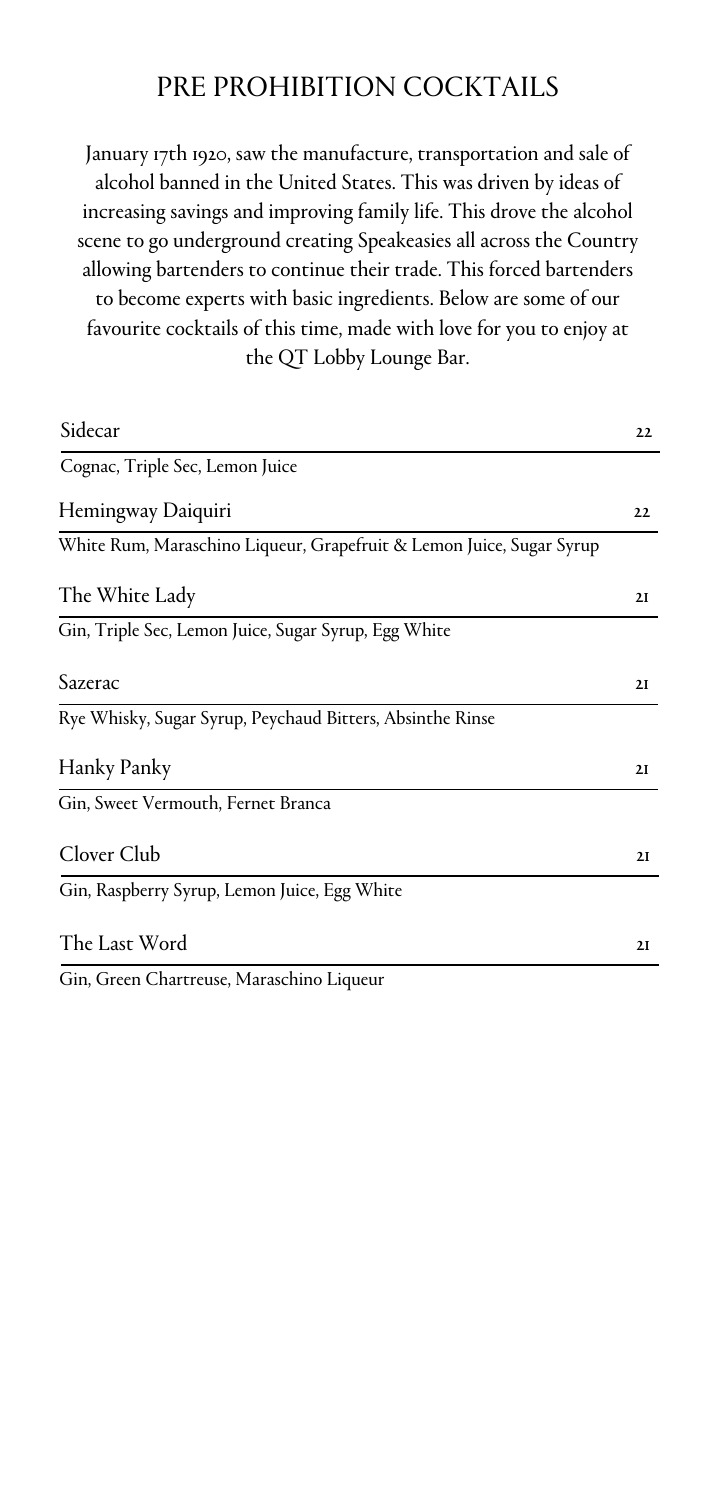### NZ GIN

|                                                                                                                                                                                                                                | $I_4$ |
|--------------------------------------------------------------------------------------------------------------------------------------------------------------------------------------------------------------------------------|-------|
|                                                                                                                                                                                                                                | I2    |
|                                                                                                                                                                                                                                | 15    |
| The Source that the state of the state of the state of the state of the state of the state of the state of the state of the state of the state of the state of the state of the state of the state of the state of the state o |       |
|                                                                                                                                                                                                                                | I4.5  |
|                                                                                                                                                                                                                                | 13    |

### **ENGLISH GIN**

| Haymans          |    |
|------------------|----|
| Beefeater 24     |    |
| Haymans Sloe     |    |
| <b>Brockmans</b> | 14 |

## **SCOTTISH GIN**

| Hendricks |  |
|-----------|--|
| Botanist  |  |
| Caorunn   |  |

### **REST OF THE WORLD**

| Monkey 47_      |    |
|-----------------|----|
| Malfy Limone_   |    |
| Monkey Original | 20 |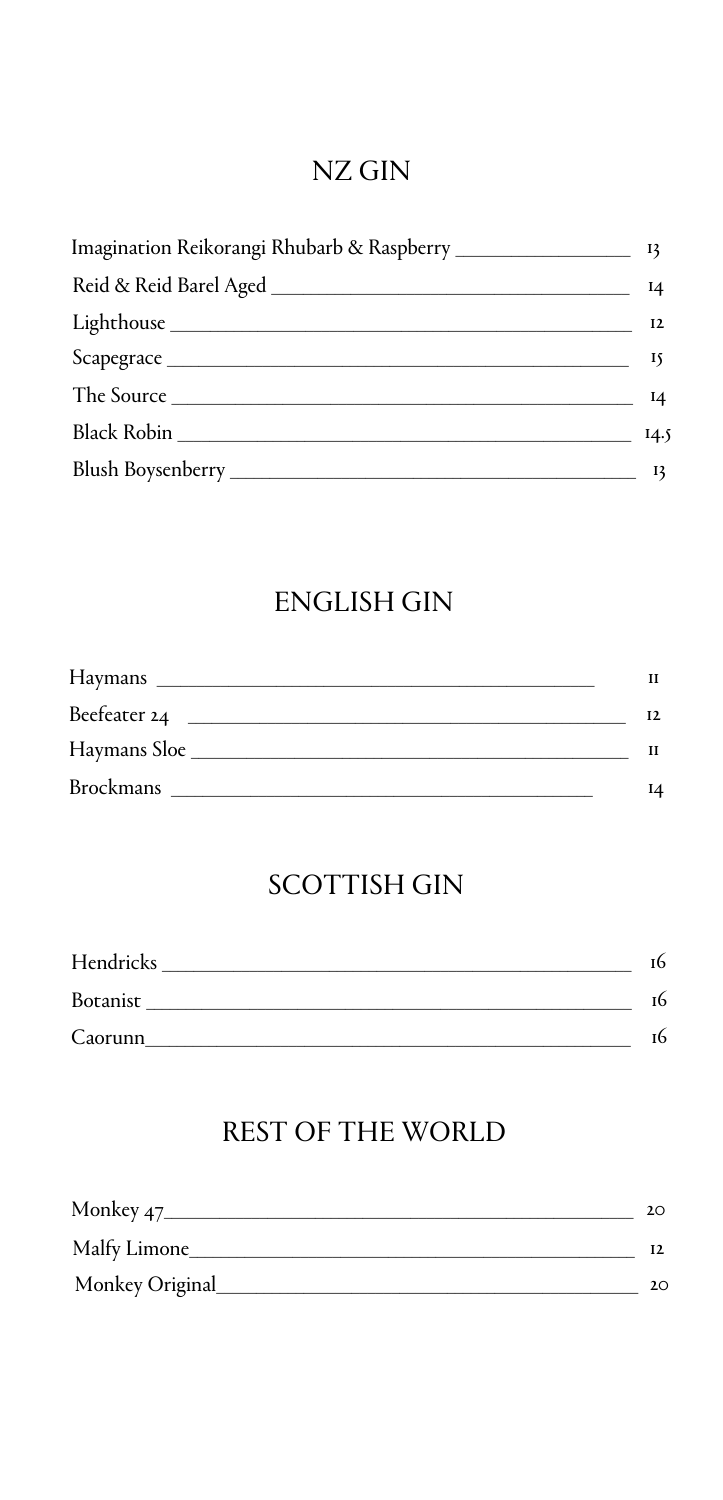### SPIRITS

| <b>WHISKEY</b>                                                                       | zoml  |
|--------------------------------------------------------------------------------------|-------|
|                                                                                      | 12    |
|                                                                                      | $I_4$ |
| Glenmorangie 'Nectar D'Or' 12 Year Old Highland, Scotland_________ 15                |       |
|                                                                                      |       |
|                                                                                      |       |
|                                                                                      | 15    |
|                                                                                      |       |
|                                                                                      |       |
|                                                                                      |       |
| Laphroaig Quarter Cask' Isle Of Islay, Scotland _________________________________ 18 |       |
|                                                                                      |       |
|                                                                                      |       |
|                                                                                      |       |
| Bowmore 15 Year Old 'Darkest' Isle of Islay, Scotland ____________________ 18        |       |
|                                                                                      |       |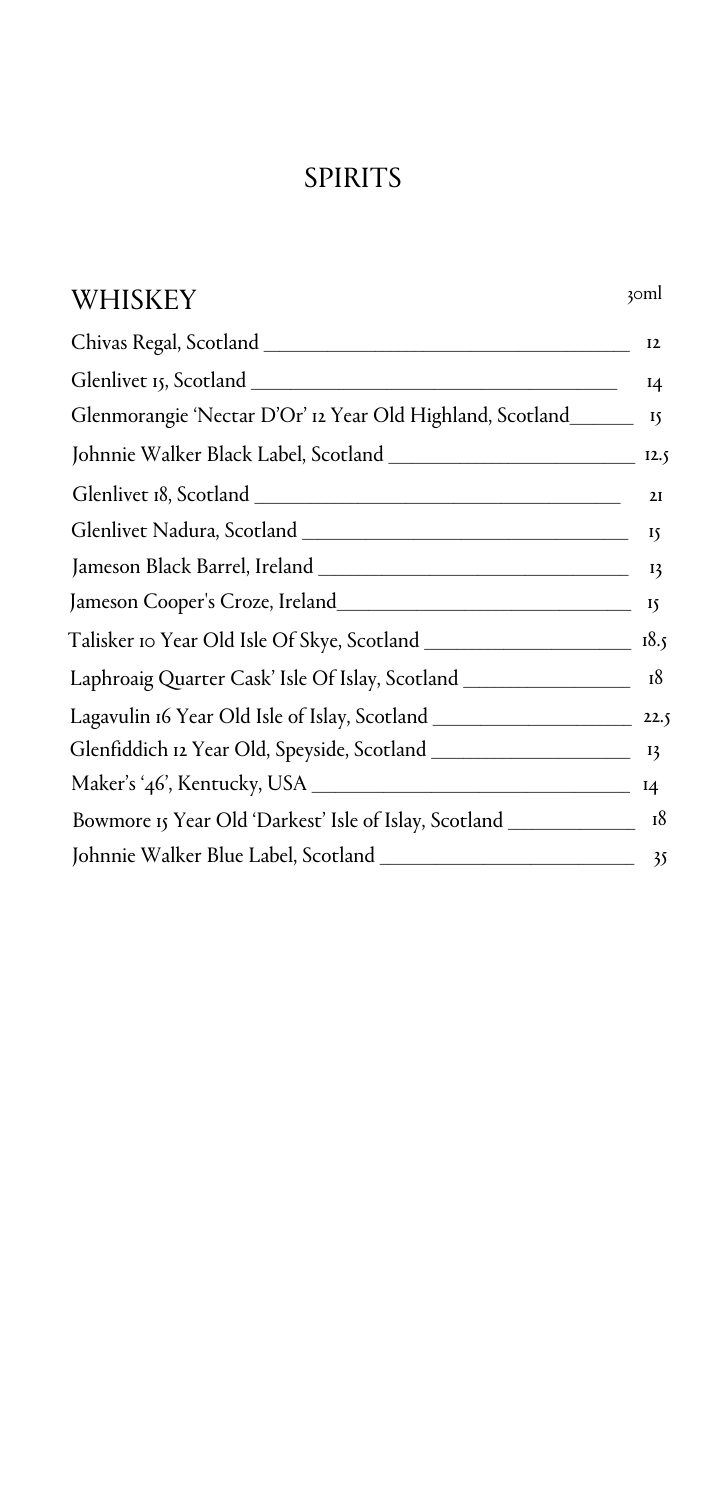## VODKA

|                                               | П           |
|-----------------------------------------------|-------------|
|                                               | 13          |
|                                               |             |
|                                               |             |
|                                               |             |
|                                               | $_{\rm II}$ |
| Absolut Citron, Sweden Absolut Citron, Sweden | I2          |
|                                               | I2          |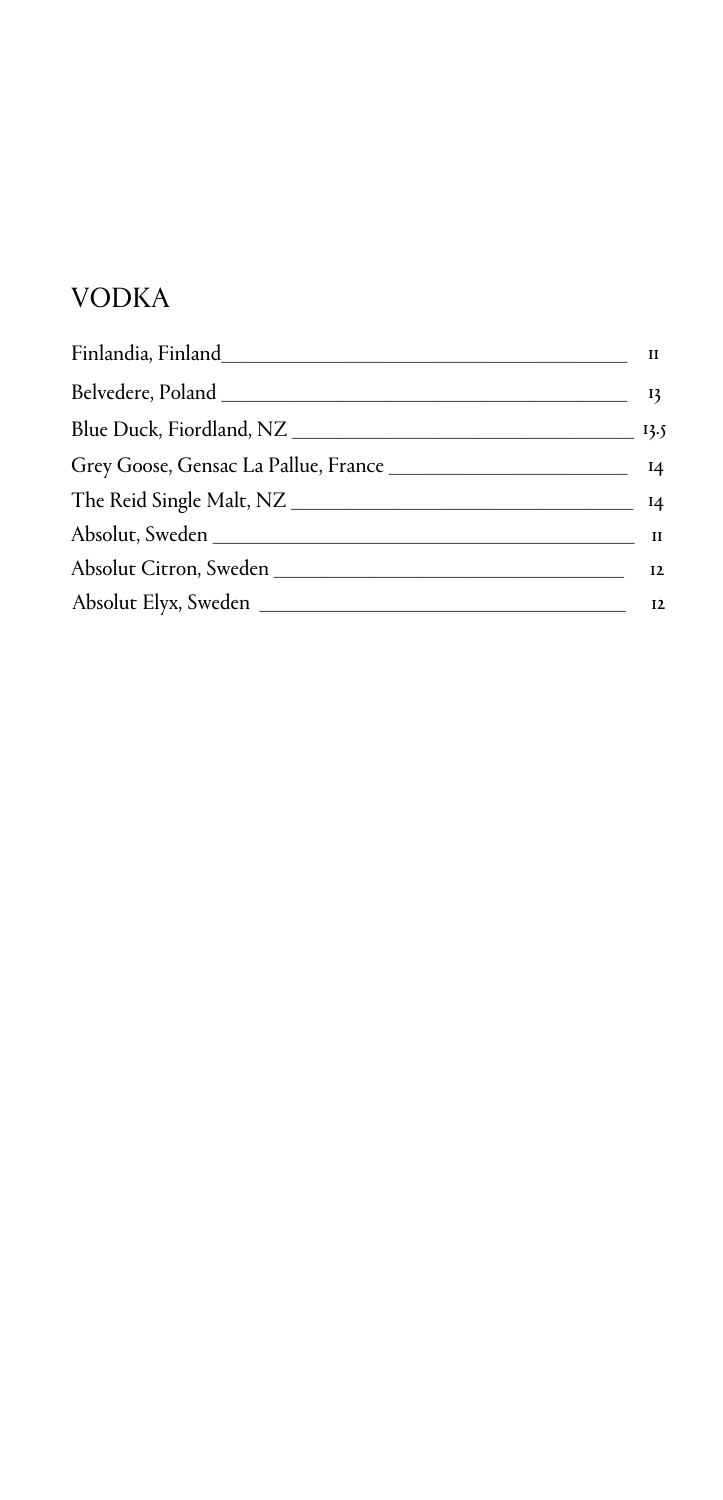### RUM

| Diplomático Reserva Exclusiva, Venezuela      |    |
|-----------------------------------------------|----|
| Sailor Jerry Spiced, Caribbean_               | 14 |
| Kraken Black Spiced 'Limited Edition Ceramic' | 14 |
| Havana 7, Cuba _                              | 12 |

# TEQUILA & MEZCAL

| Mezcal Gracias A Dios "Espadin Reposado", Mexico | 16.5 |
|--------------------------------------------------|------|
| Cenote Reposado, Mexico                          |      |
| Cenote Anejo, Mexico                             |      |

# BRANDY / COGNAC

| Hennessy VSOP Cognac, France | 18 |
|------------------------------|----|
| Martel VS Cognac, France     |    |
| Martel VSOP Cognac, France   | 16 |
| St Remy VSOP, France         |    |

### **CALVADOS**

| Château Du Breuil VSOP, France |  |
|--------------------------------|--|
|--------------------------------|--|

### DIGESTIVE

|                                                              | II.5  |
|--------------------------------------------------------------|-------|
| Terra Sancta NZ Aperol, Central Otago_______________________ | и     |
|                                                              | и     |
|                                                              |       |
|                                                              | I2    |
|                                                              | II.5  |
|                                                              | и     |
|                                                              | П     |
|                                                              | $I_4$ |